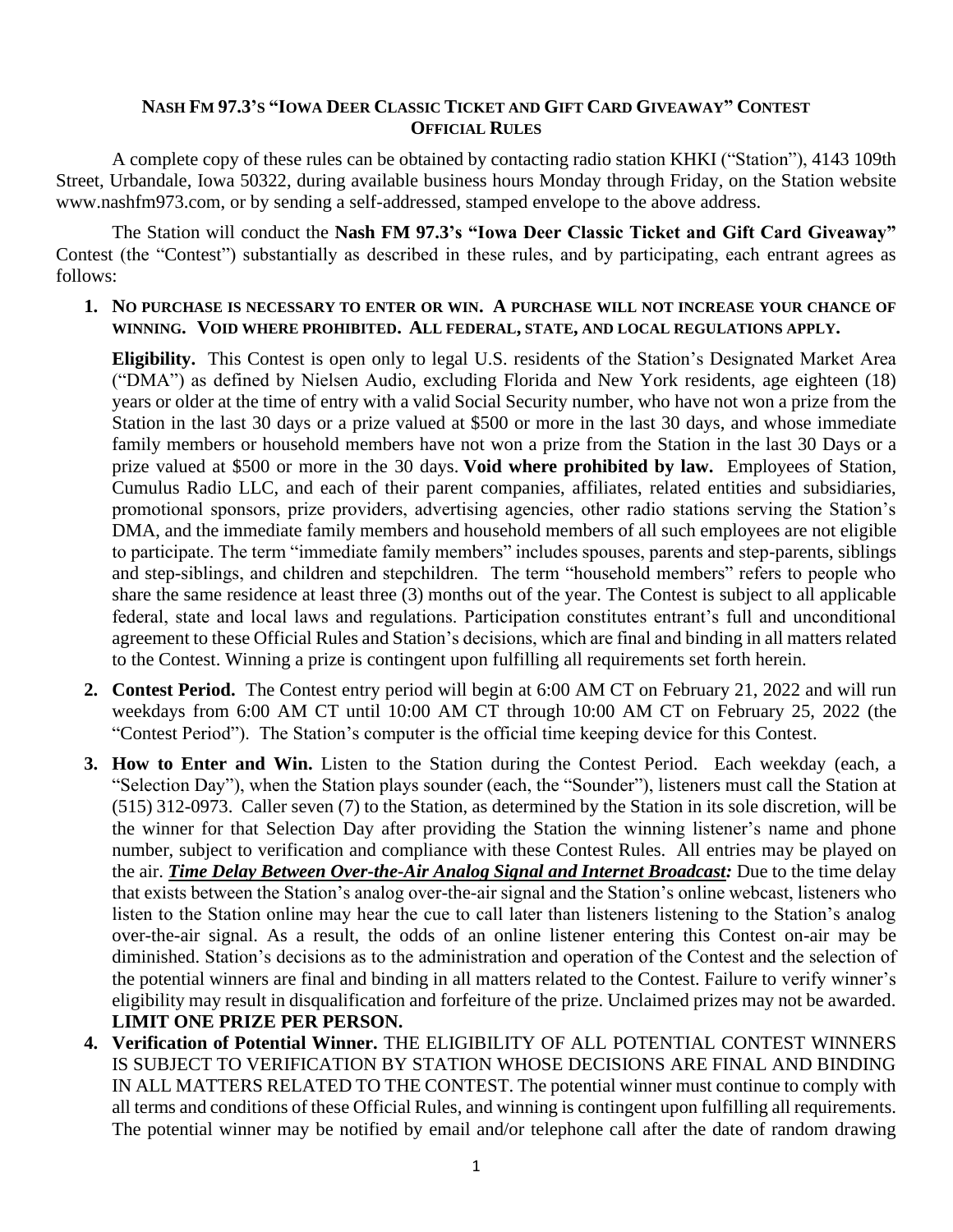and/or winner determination. The potential winner will be required to sign and return to Station, within three (3) days of the date notice is sent, an affidavit of eligibility and a liability/publicity release (except where prohibited) to claim the prize, if applicable. A winner who returns the affidavit of eligibility and liability/publicity release will be deemed to have accepted the contest prize and thereafter will not be permitted to rescind their acceptance of the prize and/or return the prize. If a potential winner cannot be contacted, fails to sign and return the affidavit of eligibility and/or the liability/publicity release within the required time period (if applicable), or if the prize or prize notification is returned as undeliverable, potential winner forfeits prize. In the event that the potential winner of a prize is disqualified for any reason, Station may award the applicable prize to an alternate winner by random drawing from among all remaining eligible entries. Unclaimed prizes may not be awarded.

**5. Prizes.** Five (5) prizes will be awarded in this Contest. Each winner will receive: One (1) twenty-five (25) dollar gift card to Scheels and four (4) one day admission tickets to the Iowa Deer Classic held Friday, March 4<sup>th</sup> – Sunday, March 6<sup>th</sup>, 2022 at 730 3rd Street, Des Moines Iowa, 50309

The approximate retail value ("ARV") of each prize is Seventy Three Dollars (**\$73).** 

## **TOTAL ARV OF ALL CONTEST PRIZES IS: THREE HUNDRED SIXTY FIVE DOLLARS (\$365).**

## **For entry to the prize event(s), each event attendee may be required to show valid proof of vaccination against the COVID-19 virus and/or valid proof of a negative test for the COVID-19 virus within 72 hours (or such other time as the event organizers require) prior to the event(s).**

Winner is responsible for all taxes associated with prize receipt and/or use. Odds of winning a prize depend on a number of factors including the number of eligible entries received during the Contest Period and listeners participating at any given time.

There is no substitution, transfer, or cash equivalent for prizes, except that the Station may, in its sole discretion and to the extent permitted by law, substitute prizes of comparable value or cash. The prizes are expressly limited to the item(s) listed above and do not include taxes, gratuities or any other expenses. Any tickets and/or gift certificates/cards awarded as part of a prize will be subject to the terms and conditions set forth by the issuer and are valid only on the date(s) printed on the tickets or gift certificates/cards. Other restrictions may apply.

If any prize or a portion of any prize is postponed, cancelled, or otherwise unavailable due to disease, epidemic, pandemic, quarantine, any acts of government and/or any reason that is beyond the control of Station or any Sponsor, then no substitution shall be provided. Station and any Sponsors make no representation or warranty about the safety of any prize. By accepting and using a prize, each winner acknowledges and assumes all risks of accepting and using the prize, and any other risks associated with the prize.

**6. Entry Conditions and Release.** By entering, each entrant agrees to: (a) comply with and be bound by these Official Rules and the decisions of the Station, which are binding and final in all matters relating to this Contest; (b) release and hold harmless Station, Sponsor, Cumulus Media New Holdings Inc., and each of their affiliated companies, participating sponsors, the prize suppliers and any other organizations responsible for sponsoring, fulfilling, administering, advertising or promoting the Contest, and each of their respective past and present officers, directors, employees, agents and representatives (collectively, the "Released Parties") from and against any and all claims, expenses, and liability, including but not limited to negligence and damages of any kind to persons and property, including but not limited to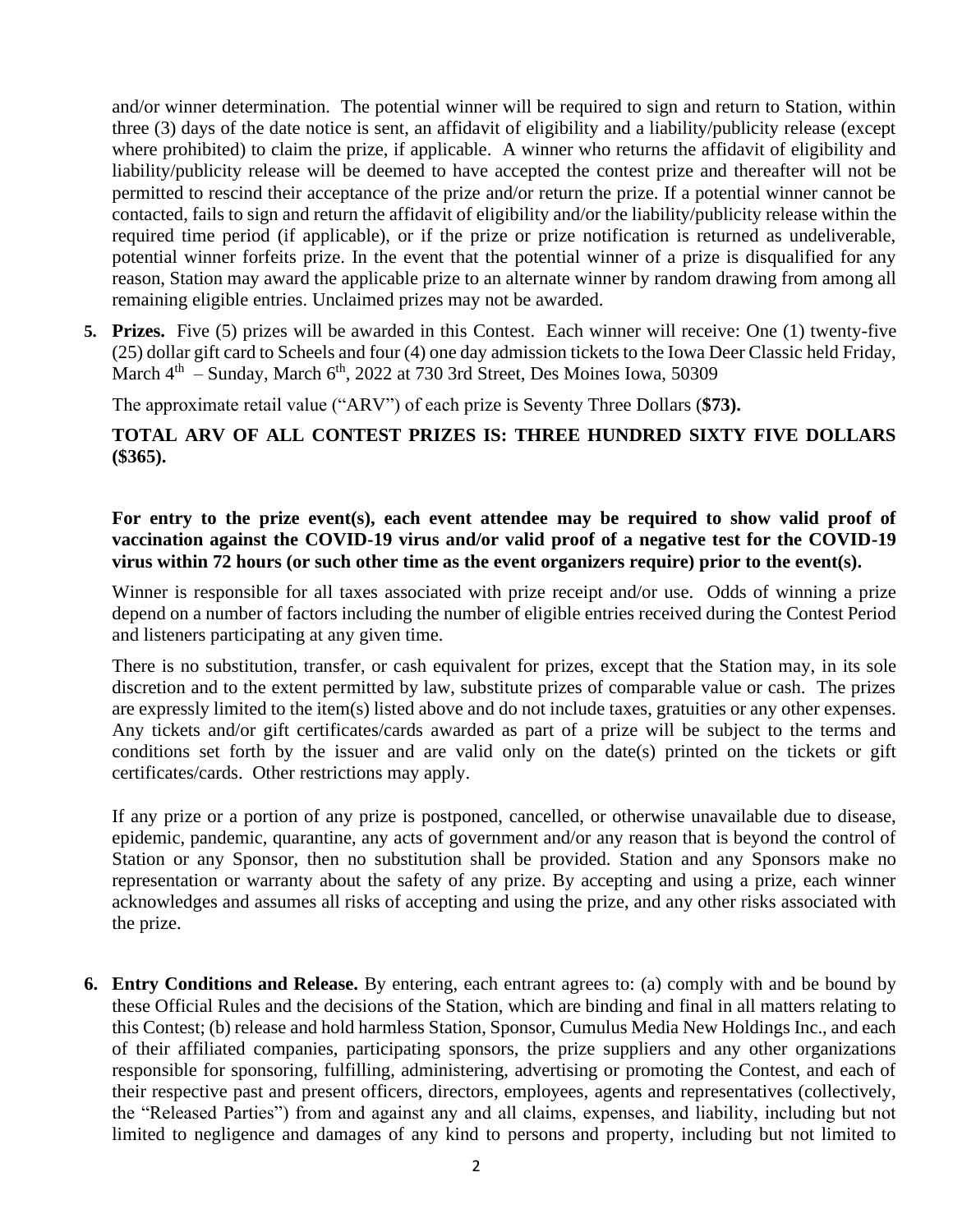invasion of privacy (under appropriation, intrusion, public disclosure of private facts, false light in the public eye or other legal theory), defamation, slander, libel, violation of right of publicity, infringement of trademark, copyright or other intellectual property rights, property damage, or death or personal injury arising out of or relating to a entrant's entry, creation of an entry or submission of an entry, participation in the Contest, acceptance or use or misuse of prize (including any travel or activity related thereto) and/or the broadcast, exploitation or use of entry; and (c) indemnify, defend and hold harmless the Released Parties from and against any and all claims, expenses, and liabilities (including reasonable attorneys' fees) arising out of or relating to an entrant's participation in the Contest and/or entrant's acceptance, use, nonuse or misuse of the prize.

- **7. Publicity.** Participation in the Contest constitutes entrant's consent to use by the Station and its agent of entrant's name, likeness, photograph, voice, opinions, entry, and/or biographical information (including hometown and state) for promotional purposes in any media, worldwide, without further payment or consideration, unless otherwise prohibited by law.
- **8. Taxes.** All State, Local, Federal and/or other taxes, duties, tariffs, title fees, licensing fees, or other fees for prizes awarded become the sole responsibility of the winner. All those who win a prize or prizes valued \$600 or more in any given year will be issued an IRS Form 1099 to report their winnings.
- **9. General Conditions.** Station reserves the right to cancel, suspend and/or modify the Contest, or any part of it, if any fraud, technical failures or any other factor beyond Station's reasonable control impairs the integrity or proper functioning of the Contest, as determined by Station in its sole discretion. Station reserves the right in its sole discretion to disqualify any individual it finds to be tampering with the entry process or the operation of the Contest or to be acting in violation of these Official Rules or acting in an unsportsmanlike or disruptive manner. Any attempt by any person to deliberately undermine the legitimate operation of the Contest may be a violation of criminal and civil law, and, should such an attempt be made, Station reserves the right to seek damages from any such person to the fullest extent permitted by law. Station's failure to enforce any term of these Official Rules shall not constitute a waiver of that provision.
- **10. Limitations of Liability.** The Released Parties are not responsible for: (a) any incorrect or inaccurate information, whether caused by Station, Sponsor, entrants, printing errors or by any of the equipment or programming associated with or utilized in the Contest; (b) technical failures of any kind, including but not limited to malfunctions, interruptions, or disconnections in phone lines or network hardware or software; (c) unauthorized human intervention in any part of the entry process or the Contest; (d) technical or human error that may occur in the administration of the Contest or the processing of entries; or (e) any injury or damage to persons or property that may be caused, directly or indirectly, in whole or in part, from entrant's participation in the Contest or receipt or use, non-use or misuse of any prize. No more than the stated number of prizes will be awarded. In event that a production, technical, programming or other error causes more than stated number of prizes as set forth in these Official Rules to be claimed, Station reserves the right to award only the stated number of prizes by a random drawing among all legitimate, unawarded, eligible prize claims.
- **11. Disputes.** Entrant agrees that: (a) any and all disputes, claims and causes of action arising out of or connected with this Contest, or any prizes awarded, shall be resolved individually, without resort to any form of class action; (b) any and all disputes, claims and causes of action arising out of or connected with this Contest, or any prizes awarded, shall be resolved exclusively by the United States District Court or the appropriate state court located in the Station's listening area; (c) any and all claims, judgments and awards shall be limited to actual out-of-pocket costs incurred, including costs associated with entering this Contest, but in no event attorneys' fees; and (d) under no circumstances will entrant be permitted to obtain awards for, and entrant hereby waives all rights to claim punitive, incidental and consequential damages and any other damages, other than for actual out-of-pocket expenses, and any and all rights to have damages multiplied or otherwise increased. SOME JURISDICTIONS DO NOT ALLOW THE